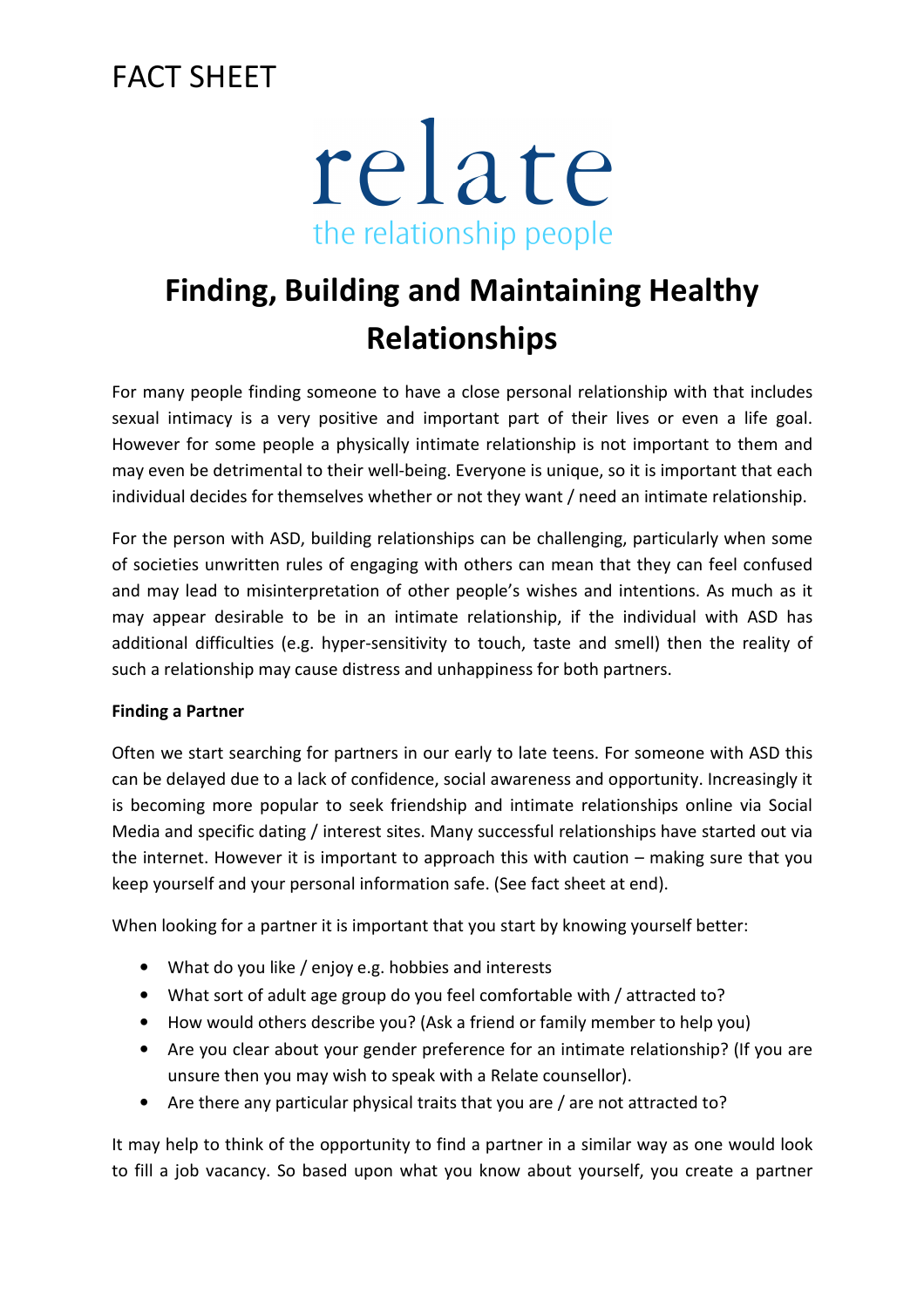## FACT SHEET

"specification" – someone who is going to complement/match you. This process can particularly help if you are seeking a partner via an online dating site as this information will then help to inform your search profile. You can also use this information when meeting new people in a range of settings. It is important to realise that people rarely are able / want to change their fundamental qualities / attributes – to this end finding the right person for you is important to get a good match.

It is often the case that "opposites" do attract. Whilst in the early stages of a relationship this can be exciting, refreshing and intriguing – when you need to sustain and live in each others company many of the things that you perhaps "disowned" or rejected about yourself may start to irritate, frustrate and annoy you, when mirrored by them. Couple counselling can often help in this type of situation.

#### **Building relationships**

When starting a new relationship it is important to start slowly giving both of you the opportunity to get to know each other. It is important that you are honest with each other, so that you are not giving a false impression of a person that you are not and that you cannot sustain. Each person in the relationship needs to proceed at a pace that is mutually agreeable to both of you. If your new partner wants an intimate relationship and you do not feel ready, you must say so and wait until you feel ready. The same is true if you want a sexual relationship but your partner does not  $-$  it is important to respect them and not proceed until they have confirmed that they are ready to do so.

Part of being open and honest with your partner is talking about what the person with ASD needs in order to manage. For example how to avoid stimuli overload or what is best to do should this occur. It is also important that your NT partner can tell you what they want and need within the relationship. As you build your relationship together you need to discuss life events and possible changes, so that together you can look to plan these in a way that both of your needs are still met. E.g. moving in together / marriage – or not / what would having children mean, job changes etc.

#### **Maintaining**

For both partners it is important that you continue to create talking time throughout the relationship, to ensure that you keep informed of the others needs, feelings etc. For the NT partner this helps them to feel emotionally close, whilst the ASD partner can feel reassured that the talk is part of their catch up routine and so may feel less anxious that they are going to be criticised or forced into something. As mentioned in previous fact sheets, finding time away from busy family life, or not too early before work and not too late at night can make the communication more efficient and empowering; always remember to check out what has been heard and understood. Respecting each other's differences is key to harmony and sustainability.